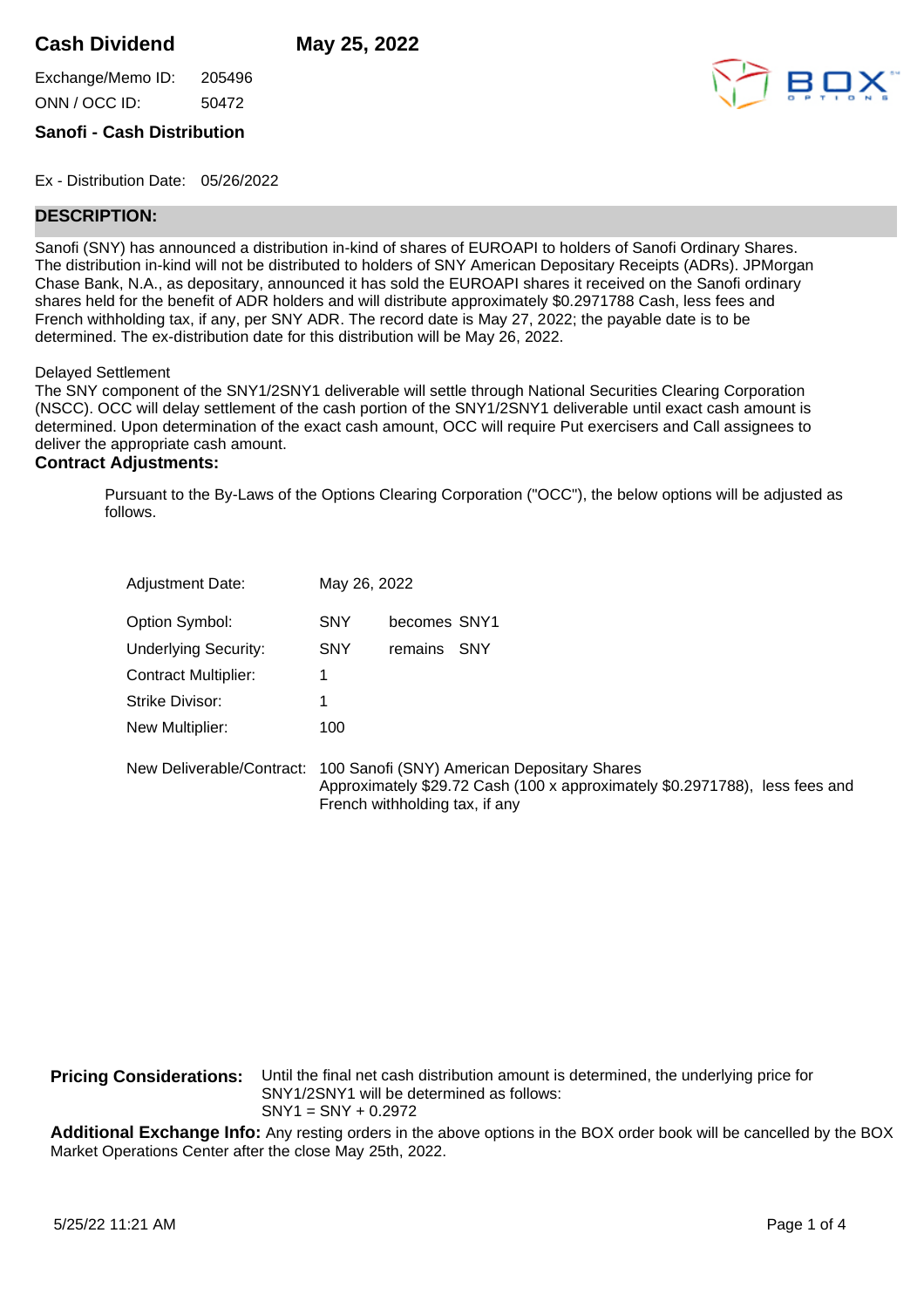| <b>Old Option</b><br>Symbol | <b>Old PutCall</b><br>Code | <b>Old Strike</b><br><b>Price</b> | <b>Old Contract</b><br><b>Date</b> | <b>New Option</b><br><b>Symbol</b> | <b>New PutCall</b><br>Code | <b>New Strike</b><br><b>Price</b> | <b>New Contract</b><br><b>Date</b> |
|-----------------------------|----------------------------|-----------------------------------|------------------------------------|------------------------------------|----------------------------|-----------------------------------|------------------------------------|
| <b>SNY</b>                  | C/P                        | 30.00                             | 06/17/2022                         | SNY1                               | C/P                        | 30.00                             | 06/17/2022                         |
| <b>SNY</b>                  | C/P                        | 35.00                             | 06/17/2022                         | SNY1                               | C/P                        | 35.00                             | 06/17/2022                         |
| <b>SNY</b>                  | C/P                        | 40.00                             | 06/17/2022                         | SNY1                               | C/P                        | 40.00                             | 06/17/2022                         |
| <b>SNY</b>                  | C/P                        | 41.00                             | 06/17/2022                         | SNY1                               | C/P                        | 41.00                             | 06/17/2022                         |
| SNY                         | C/P                        | 42.00                             | 06/17/2022                         | SNY1                               | C/P                        | 42.00                             | 06/17/2022                         |
| <b>SNY</b>                  | C/P                        | 43.00                             | 06/17/2022                         | SNY1                               | C/P                        | 43.00                             | 06/17/2022                         |
| <b>SNY</b>                  | C/P                        | 44.00                             | 06/17/2022                         | SNY1                               | C/P                        | 44.00                             | 06/17/2022                         |
| SNY                         | C/P                        | 45.00                             | 06/17/2022                         | SNY1                               | C/P                        | 45.00                             | 06/17/2022                         |
| <b>SNY</b>                  | C/P                        | 46.00                             | 06/17/2022                         | SNY1                               | C/P                        | 46.00                             | 06/17/2022                         |
| <b>SNY</b>                  | C/P                        | 47.00                             | 06/17/2022                         | SNY1                               | C/P                        | 47.00                             | 06/17/2022                         |
| <b>SNY</b>                  | C/P                        | 48.00                             | 06/17/2022                         | SNY1                               | C/P                        | 48.00                             | 06/17/2022                         |
| <b>SNY</b>                  | C/P                        | 49.00                             | 06/17/2022                         | SNY1                               | C/P                        | 49.00                             | 06/17/2022                         |
| <b>SNY</b>                  | C/P                        | 50.00                             | 06/17/2022                         | SNY1                               | C/P                        | 50.00                             | 06/17/2022                         |
| SNY                         | C/P                        | 52.50                             | 06/17/2022                         | SNY1                               | C/P                        | 52.50                             | 06/17/2022                         |
| <b>SNY</b>                  | C/P                        | 55.00                             | 06/17/2022                         | SNY1                               | C/P                        | 55.00                             | 06/17/2022                         |
| <b>SNY</b>                  | C/P                        | 57.50                             | 06/17/2022                         | SNY1                               | C/P                        | 57.50                             | 06/17/2022                         |
| SNY                         | C/P                        | 60.00                             | 06/17/2022                         | SNY1                               | C/P                        | 60.00                             | 06/17/2022                         |
| <b>SNY</b>                  | C/P                        | 62.50                             | 06/17/2022                         | SNY1                               | C/P                        | 62.50                             | 06/17/2022                         |
| <b>SNY</b>                  | C/P                        | 65.00                             | 06/17/2022                         | SNY1                               | C/P                        | 65.00                             | 06/17/2022                         |
| <b>SNY</b>                  | C/P                        | 70.00                             | 06/17/2022                         | SNY1                               | C/P                        | 70.00                             | 06/17/2022                         |
| <b>SNY</b>                  | C/P                        | 30.00                             | 07/15/2022                         | SNY1                               | C/P                        | 30.00                             | 07/15/2022                         |
| <b>SNY</b>                  | C/P                        | 35.00                             | 07/15/2022                         | SNY1                               | C/P                        | 35.00                             | 07/15/2022                         |
| <b>SNY</b>                  | C/P                        | 40.00                             | 07/15/2022                         | SNY1                               | C/P                        | 40.00                             | 07/15/2022                         |
| <b>SNY</b>                  | C/P                        | 45.00                             | 07/15/2022                         | SNY1                               | C/P                        | 45.00                             | 07/15/2022                         |
| <b>SNY</b>                  | C/P                        | 50.00                             | 07/15/2022                         | SNY1                               | C/P                        | 50.00                             | 07/15/2022                         |
| <b>SNY</b>                  | C/P                        | 52.50                             | 07/15/2022                         | SNY1                               | C/P                        | 52.50                             | 07/15/2022                         |
| <b>SNY</b>                  | C/P                        | 55.00                             | 07/15/2022                         | SNY1                               | C/P                        | 55.00                             | 07/15/2022                         |
| <b>SNY</b>                  | C/P                        | 57.50                             | 07/15/2022                         | SNY1                               | C/P                        | 57.50                             | 07/15/2022                         |
| <b>SNY</b>                  | C/P                        | 60.00                             | 07/15/2022                         | SNY1                               | C/P                        | 60.00                             | 07/15/2022                         |
| <b>SNY</b>                  | C/P                        | 62.50                             | 07/15/2022                         | SNY1                               | C/P                        | 62.50                             | 07/15/2022                         |
| <b>SNY</b>                  | C/P                        | 65.00                             | 07/15/2022                         | SNY1                               | C/P                        | 65.00                             | 07/15/2022                         |
| <b>SNY</b>                  | C/P                        | 70.00                             | 07/15/2022                         | SNY1                               | C/P                        | 70.00                             | 07/15/2022                         |
| <b>SNY</b>                  | C/P                        | 75.00                             | 07/15/2022                         | SNY1                               | C/P                        | 75.00                             | 07/15/2022                         |
| <b>SNY</b>                  | C/P                        | 35.00                             | 09/16/2022                         | SNY1                               | C/P                        | 35.00                             | 09/16/2022                         |
| <b>SNY</b>                  | C/P                        | 40.00                             | 09/16/2022                         | SNY1                               | C/P                        | 40.00                             | 09/16/2022                         |
| <b>SNY</b>                  | C/P                        | 45.00                             | 09/16/2022                         | SNY1                               | C/P                        | 45.00                             | 09/16/2022                         |
| <b>SNY</b>                  | C/P                        | 50.00                             | 09/16/2022                         | SNY1                               | C/P                        | 50.00                             | 09/16/2022                         |
| <b>SNY</b>                  | C/P                        | 52.50                             | 09/16/2022                         | SNY1                               | C/P                        | 52.50                             | 09/16/2022                         |
| <b>SNY</b>                  | C/P                        | 55.00                             | 09/16/2022                         | SNY1                               | C/P                        | 55.00                             | 09/16/2022                         |
| <b>SNY</b>                  | C/P                        | 57.50                             | 09/16/2022                         | SNY1                               | C/P                        | 57.50                             | 09/16/2022                         |
| <b>SNY</b>                  | C/P                        | 60.00                             | 09/16/2022                         | SNY1                               | C/P                        | 60.00                             | 09/16/2022                         |
| <b>SNY</b>                  | C/P                        | 62.50                             | 09/16/2022                         | SNY1                               | C/P                        | 62.50                             | 09/16/2022                         |
| <b>SNY</b>                  | C/P                        | 65.00                             | 09/16/2022                         | SNY1                               | C/P                        | 65.00                             | 09/16/2022                         |
| <b>SNY</b>                  | C/P                        | 70.00                             | 09/16/2022                         | SNY1                               | C/P                        | 70.00                             | 09/16/2022                         |
| <b>SNY</b>                  | C/P                        | 75.00                             | 09/16/2022                         | SNY1                               | C/P                        | 75.00                             | 09/16/2022                         |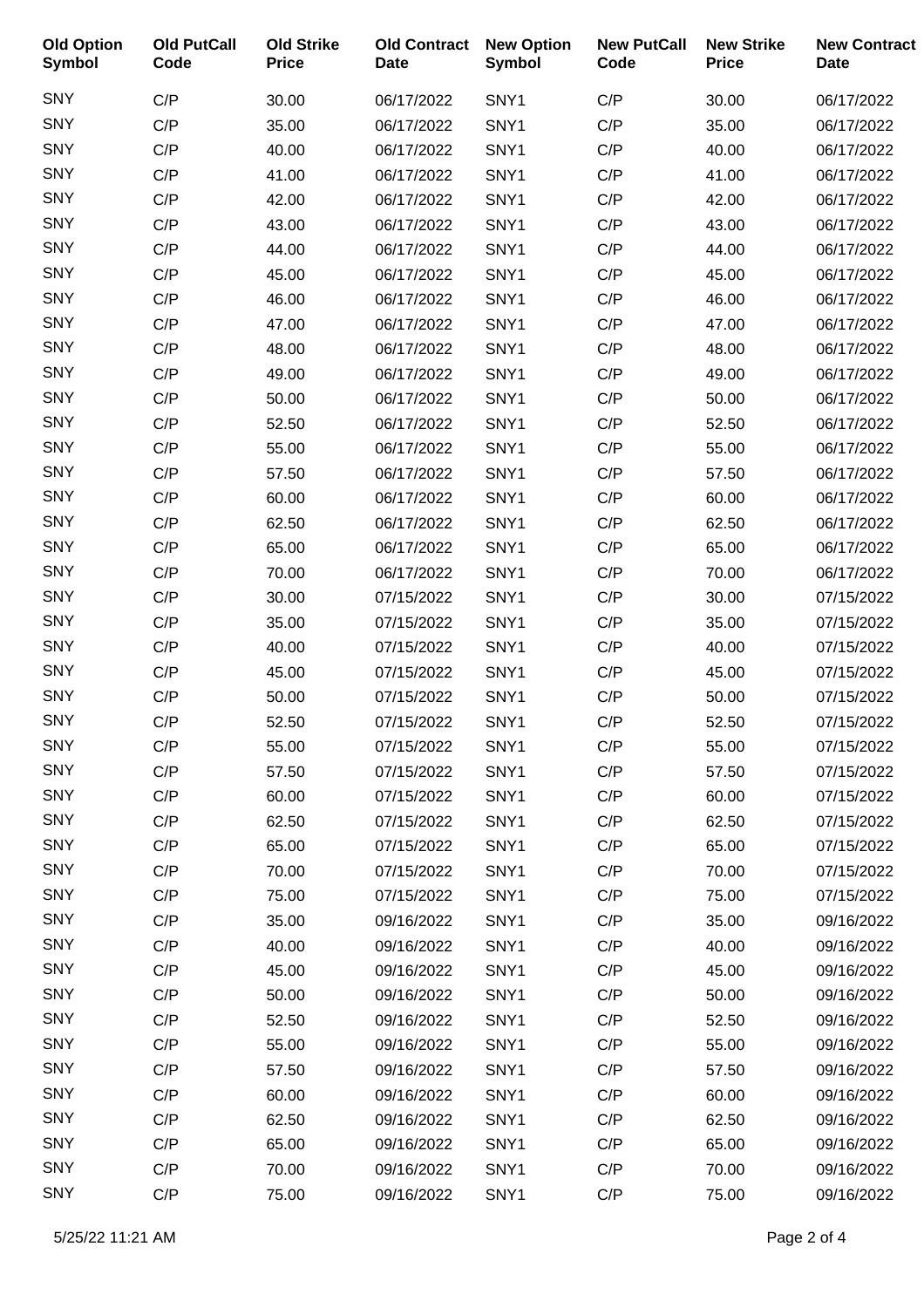| <b>Old Option</b><br><b>Symbol</b> | <b>Old PutCall</b><br>Code | <b>Old Strike</b><br><b>Price</b> | <b>Old Contract</b><br><b>Date</b> | <b>New Option</b><br><b>Symbol</b> | <b>New PutCall</b><br>Code | <b>New Strike</b><br><b>Price</b> | <b>New Contract</b><br><b>Date</b> |
|------------------------------------|----------------------------|-----------------------------------|------------------------------------|------------------------------------|----------------------------|-----------------------------------|------------------------------------|
| <b>SNY</b>                         | C/P                        | 30.00                             | 12/16/2022                         | SNY1                               | C/P                        | 30.00                             | 12/16/2022                         |
| SNY                                | C/P                        | 35.00                             | 12/16/2022                         | SNY1                               | C/P                        | 35.00                             | 12/16/2022                         |
| <b>SNY</b>                         | C/P                        | 40.00                             | 12/16/2022                         | SNY1                               | C/P                        | 40.00                             | 12/16/2022                         |
| <b>SNY</b>                         | C/P                        | 45.00                             | 12/16/2022                         | SNY1                               | C/P                        | 45.00                             | 12/16/2022                         |
| SNY                                | C/P                        | 50.00                             | 12/16/2022                         | SNY1                               | C/P                        | 50.00                             | 12/16/2022                         |
| SNY                                | C/P                        | 52.50                             | 12/16/2022                         | SNY1                               | C/P                        | 52.50                             | 12/16/2022                         |
| <b>SNY</b>                         | C/P                        | 55.00                             | 12/16/2022                         | SNY1                               | C/P                        | 55.00                             | 12/16/2022                         |
| SNY                                | C/P                        | 57.50                             | 12/16/2022                         | SNY1                               | C/P                        | 57.50                             | 12/16/2022                         |
| <b>SNY</b>                         | C/P                        | 60.00                             | 12/16/2022                         | SNY1                               | C/P                        | 60.00                             | 12/16/2022                         |
| <b>SNY</b>                         | C/P                        | 62.50                             | 12/16/2022                         | SNY1                               | C/P                        | 62.50                             | 12/16/2022                         |
| SNY                                | C/P                        | 65.00                             | 12/16/2022                         | SNY1                               | C/P                        | 65.00                             | 12/16/2022                         |
| <b>SNY</b>                         | C/P                        | 70.00                             | 12/16/2022                         | SNY1                               | C/P                        | 70.00                             | 12/16/2022                         |
| <b>SNY</b>                         | C/P                        | 75.00                             | 12/16/2022                         | SNY1                               | C/P                        | 75.00                             | 12/16/2022                         |
| SNY                                | C/P                        | 80.00                             | 12/16/2022                         | SNY1                               | C/P                        | 80.00                             | 12/16/2022                         |
| SNY                                | C/P                        | 25.00                             | 01/20/2023                         | SNY1                               | C/P                        | 25.00                             | 01/20/2023                         |
| <b>SNY</b>                         | C/P                        | 30.00                             | 01/20/2023                         | SNY1                               | C/P                        | 30.00                             | 01/20/2023                         |
| SNY                                | C/P                        | 35.00                             | 01/20/2023                         | SNY1                               | C/P                        | 35.00                             | 01/20/2023                         |
| <b>SNY</b>                         | C/P                        | 40.00                             | 01/20/2023                         | SNY1                               | C/P                        | 40.00                             | 01/20/2023                         |
| <b>SNY</b>                         | C/P                        | 45.00                             | 01/20/2023                         | SNY1                               | C/P                        | 45.00                             | 01/20/2023                         |
| SNY                                | C/P                        | 50.00                             | 01/20/2023                         | SNY1                               | C/P                        | 50.00                             | 01/20/2023                         |
| <b>SNY</b>                         | C/P                        | 52.50                             | 01/20/2023                         | SNY1                               | C/P                        | 52.50                             | 01/20/2023                         |
| <b>SNY</b>                         | C/P                        | 55.00                             | 01/20/2023                         | SNY1                               | C/P                        | 55.00                             | 01/20/2023                         |
| SNY                                | C/P                        | 57.50                             | 01/20/2023                         | SNY1                               | C/P                        | 57.50                             | 01/20/2023                         |
| <b>SNY</b>                         | C/P                        | 60.00                             | 01/20/2023                         | SNY1                               | C/P                        | 60.00                             | 01/20/2023                         |
| <b>SNY</b>                         | C/P                        | 62.50                             | 01/20/2023                         | SNY1                               | C/P                        | 62.50                             | 01/20/2023                         |
| SNY                                | C/P                        | 65.00                             | 01/20/2023                         | SNY1                               | C/P                        | 65.00                             | 01/20/2023                         |
| <b>SNY</b>                         | C/P                        | 70.00                             | 01/20/2023                         | SNY1                               | C/P                        | 70.00                             | 01/20/2023                         |
| <b>SNY</b>                         | C/P                        | 75.00                             | 01/20/2023                         | SNY1                               | C/P                        | 75.00                             | 01/20/2023                         |
| <b>SNY</b>                         | C/P                        | 80.00                             | 01/20/2023                         | SNY1                               | C/P                        | 80.00                             | 01/20/2023                         |
| <b>SNY</b>                         | C/P                        | 30.00                             | 01/19/2024                         | SNY1                               | C/P                        | 30.00                             | 01/19/2024                         |
| <b>SNY</b>                         | C/P                        | 35.00                             | 01/19/2024                         | SNY1                               | C/P                        | 35.00                             | 01/19/2024                         |
| <b>SNY</b>                         | C/P                        | 40.00                             | 01/19/2024                         | SNY1                               | C/P                        | 40.00                             | 01/19/2024                         |
| <b>SNY</b>                         | C/P                        | 45.00                             | 01/19/2024                         | SNY1                               | C/P                        | 45.00                             | 01/19/2024                         |
| <b>SNY</b>                         | C/P                        | 50.00                             | 01/19/2024                         | SNY1                               | C/P                        | 50.00                             | 01/19/2024                         |
| <b>SNY</b>                         | C/P                        | 52.50                             | 01/19/2024                         | SNY1                               | C/P                        | 52.50                             | 01/19/2024                         |
| <b>SNY</b>                         | C/P                        | 55.00                             | 01/19/2024                         | SNY1                               | C/P                        | 55.00                             | 01/19/2024                         |
| <b>SNY</b>                         | C/P                        | 57.50                             | 01/19/2024                         | SNY1                               | C/P                        | 57.50                             | 01/19/2024                         |
| <b>SNY</b>                         | C/P                        | 60.00                             | 01/19/2024                         | SNY1                               | C/P                        | 60.00                             | 01/19/2024                         |
| <b>SNY</b>                         | C/P                        | 62.50                             | 01/19/2024                         | SNY1                               | C/P                        | 62.50                             | 01/19/2024                         |
| <b>SNY</b>                         | C/P                        | 65.00                             | 01/19/2024                         | SNY1                               | C/P                        | 65.00                             | 01/19/2024                         |
| <b>SNY</b>                         | C/P                        | 70.00                             | 01/19/2024                         | SNY1                               | C/P                        | 70.00                             | 01/19/2024                         |
| <b>SNY</b>                         | C/P                        | 75.00                             | 01/19/2024                         | SNY1                               | C/P                        | 75.00                             | 01/19/2024                         |
| <b>SNY</b>                         | C/P                        | 80.00                             | 01/19/2024                         | SNY1                               | C/P                        | 80.00                             | 01/19/2024                         |